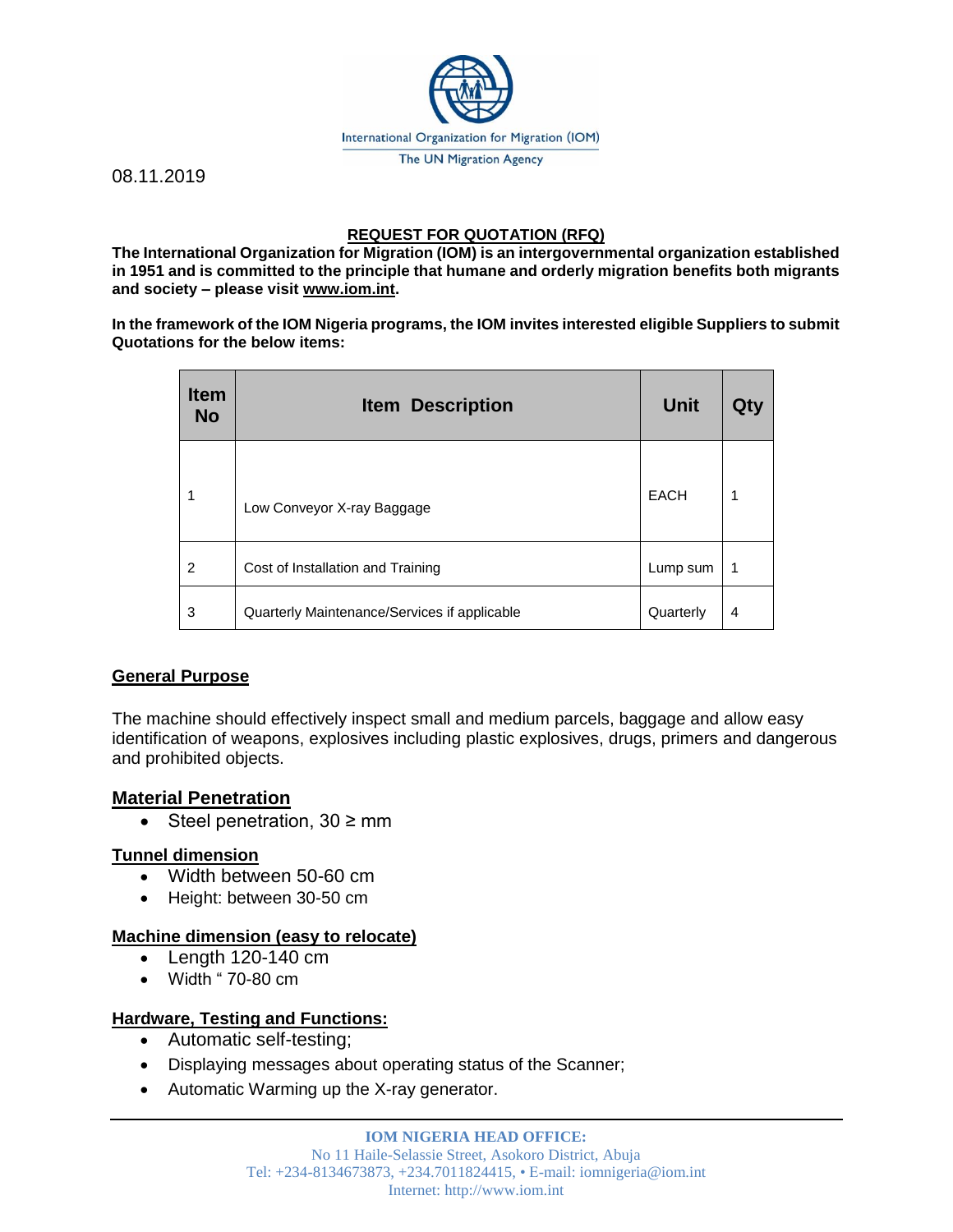

- The UN Migration Agency
- Automatically calibrating the X-ray detector;
- Turning off button in case of emergency;
- Indicator for X-ray on
- Ability to extend the monitor and the control keyboard(dual monitor)
- Ethernet connection ability

#### **Image and Processing functions:**

- Ability to review previous screened objects, save and transfer images through USB port.
- Automatically highlighting suspicious objects (which can be related to drugs, explosives, or arms).
- Highlighting optically dense objects;
- Adjusting contrast of strongly absorbing objects;
- Inverting images;
- Performing gamma–correction of images;
- Coloring images according to calculated values of atomic numbers of substances which compose objects under inspection;
- Coloring substances with atomic numbers from a selected range;
- Pseudo coloring objects with a possibility of selection of various palettes;
- Displaying substances according to a selected range of signal strength;
- Zooming images up to 96x;

# **Certificate and safety**

Factory manufacturing and safety certificate including;

ISO,CE ,USA FDA

Maximum X-ray leakage of less than 1-5 μSv/h(0.5-0.1mR/h)

All prices must exclude VAT.Quote must be valid at least within thirty (30) calendar days from the date of quotation. Delivery timelines and Payment terms should be clearly stated in the quotation.

Hard Copy should be submitted on a sealed envelope to the below address

#### **No 11. Haile Selassie Street Asokoro, Abuja on or before 12 Noon 14th November 2019**

Quotations shall be submitted on or before 12Noon on 14th November 2019 to [iabdullahi@iom.int;](mailto:iabdullahi@iom.int) and [nmaina@iom.int](mailto:nmaina@iom.int) Later Quotations will not be accepted. For Vendor outside Nigeria

IOM reserves the right to accept or reject any quotation and to cancel the procurement process and reject all quotations at any time prior to award of Purchase Order, without thereby incurring any liability to the affected Supplier/s or any obligation to inform the affected Supplier/s of the ground for IOM's action.